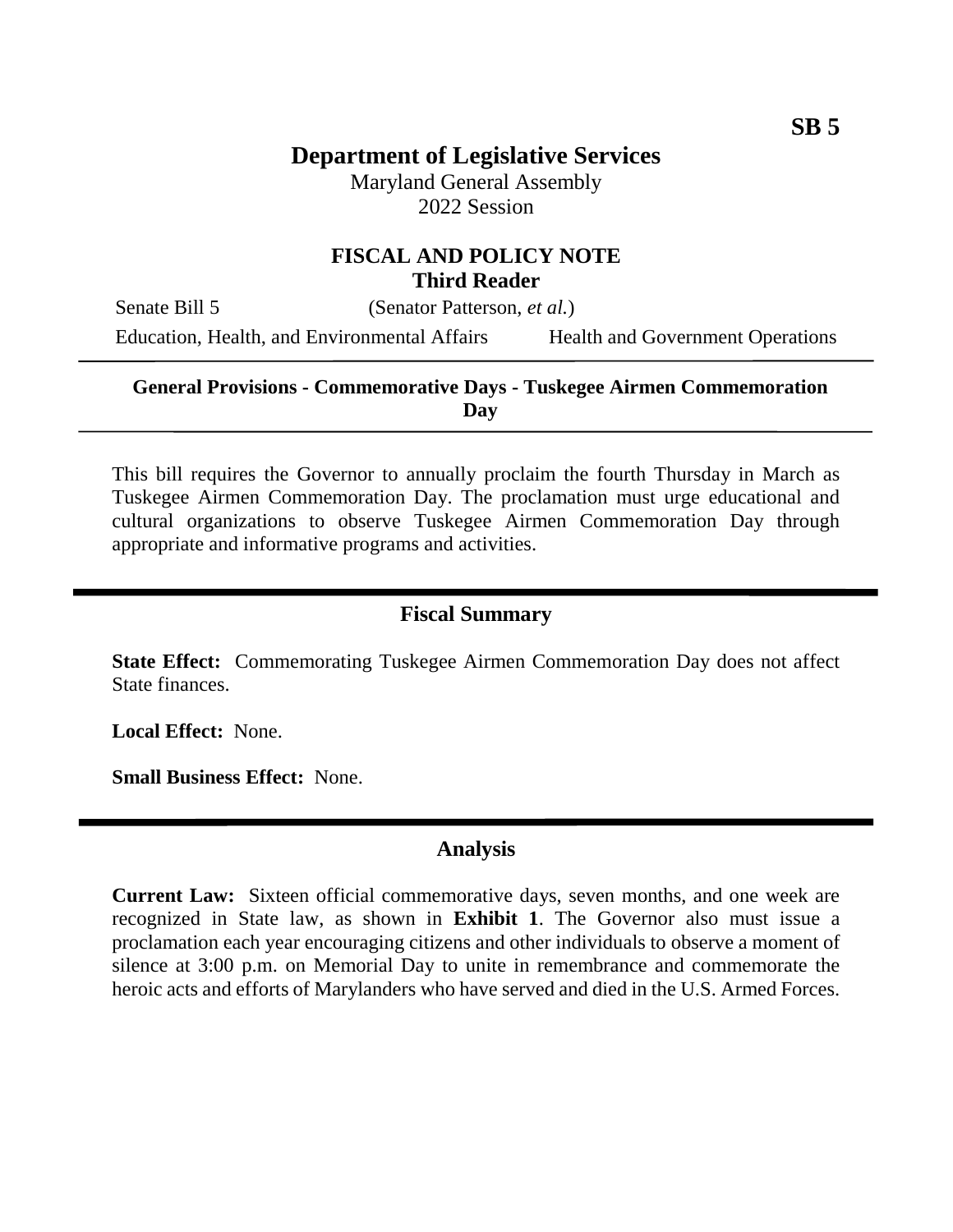| Asian Lunar New Year Day <sup>1</sup>                         | January/February  |
|---------------------------------------------------------------|-------------------|
| <b>Black History Month</b>                                    | February          |
| Irish-American Heritage Month                                 | March             |
| Women's History Month                                         | March             |
| Welcome Home Vietnam Veterans Day                             | March 30          |
| Crime Victim and Advocate Commemorative Day                   | April 3           |
| John Hanson's Birthday <sup>2</sup>                           | April 13          |
| <b>National Healthcare Decisions Day</b>                      | April 16          |
| Maryland Centenarians Day <sup>3</sup>                        | May               |
| Negro Baseball League Day <sup>4</sup>                        | May               |
| Law Day U.S.A.                                                | May <sub>1</sub>  |
| Fire, Rescue, and Emergency Services Workers Day <sup>5</sup> | June              |
| Chesapeake Bay Awareness Week <sup>6</sup>                    | June              |
| Juneteenth National Freedom Day                               | June 19           |
| <b>Maryland Charter Day</b>                                   | June 20           |
| <b>Thurgood Marshall Day</b>                                  | July 2            |
| Caribbean Heritage Month                                      | August            |
| Hispanic Heritage Month <sup>7</sup>                          | September/October |
| German-American Heritage Month                                | October           |
| South Asian American Heritage Day                             | October 2         |
| Poetry Day                                                    | October 15        |
| American Indian Heritage Month                                | November          |
| <b>Maryland Emancipation Day</b>                              | November 1        |
| <b>Annapolis Charter Day</b>                                  | December 17       |
|                                                               |                   |

# **Exhibit 1 Official Commemorative Days and Months in Maryland**

<sup>1</sup>Day designated as new year on the Asian lunar calendar.

2 John Hanson served as the first president of the Continental Congress under the Articles of Confederation from 1781 to 1782.

- <sup>3</sup>Commemorated on the second Thursday in May.
- <sup>4</sup>Commemorated on the second Saturday in May.

<sup>5</sup>Commemorated on the first Sunday in June.

<sup>6</sup>Commemorated during the second week in June.

<sup>7</sup>Commemorated from September 15 to October 15.

Source: Department of Legislative Services